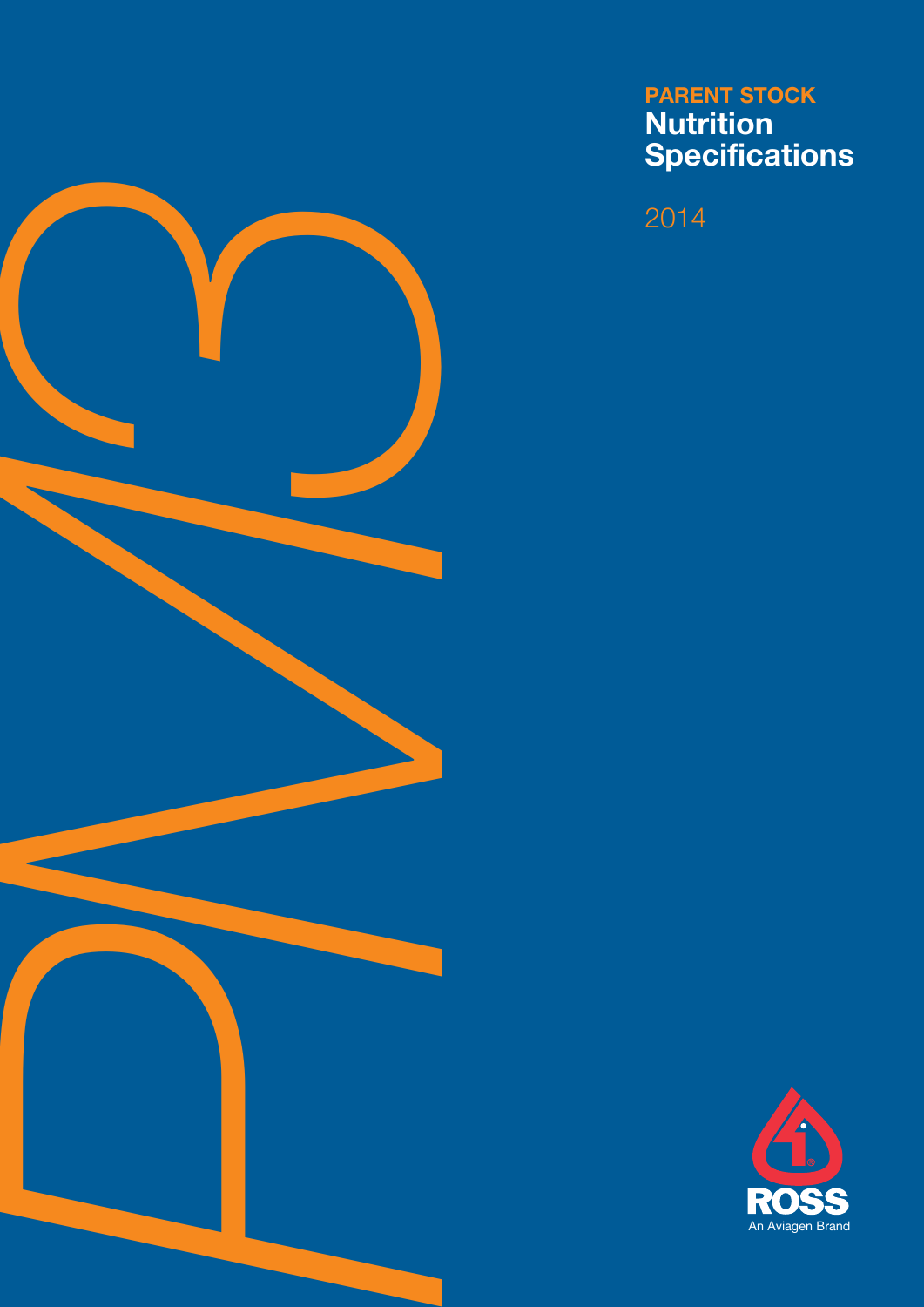### Introduction

This booklet contains the nutritional recommendations for the Ross® PM3 Parent Stock and is to be used with the Ross Parent Stock Management Handbook and the Ross PM3 Parent Stock Performance Objectives.

### **Performance**

To achieve optimal reproductive performance, it is important that the body weight profiles recommended in the Ross PM3 Parent Stock Performance Objectives are followed. For the nutritional recommendations that follow, nutrient specifications presented have been based upon daily energy allocations that enable body weight profiles to be achieved.

The feed specifications in this booklet are for floor kept birds based on a 4-stage rearing programme which is applicable for situations where a lower nutrient density and a higher feed volume feeding strategy is required and a two stage breeder diet.

Please note these nutrient recommendations are based on the specified energy levels. Adjustment of nutrient levels must be made to reflect the feeding of different energy levels. Feed allocation should be determined by body weight and egg production levels, and therefore altered to maintain the recommended weight and egg production profiles.

It may be beneficial to use a separate male diet during the production period. A specification for a male diet is provided in this booklet.

For further information regarding these recommendations or for more specialised situations and advice on local markets please contact your Aviagen Nutritionist or Technical Service Manager.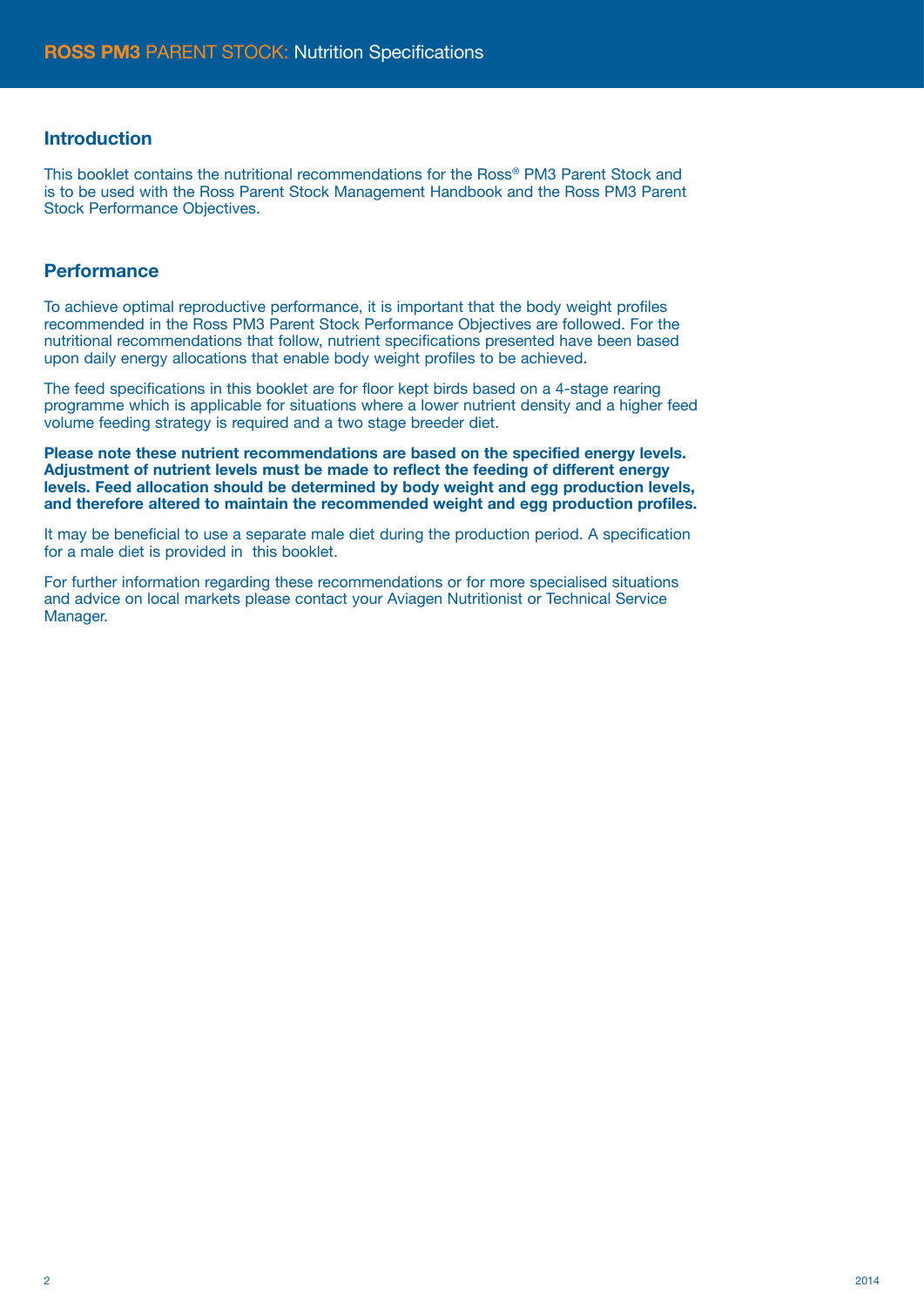## **Contents**

- 04 Female Parent Stock Nutrient Specifications
- 05 Female Parent Stock Nutrient Allocations at Peak Production
- 06 Male Parent Stock Nutrient Specifications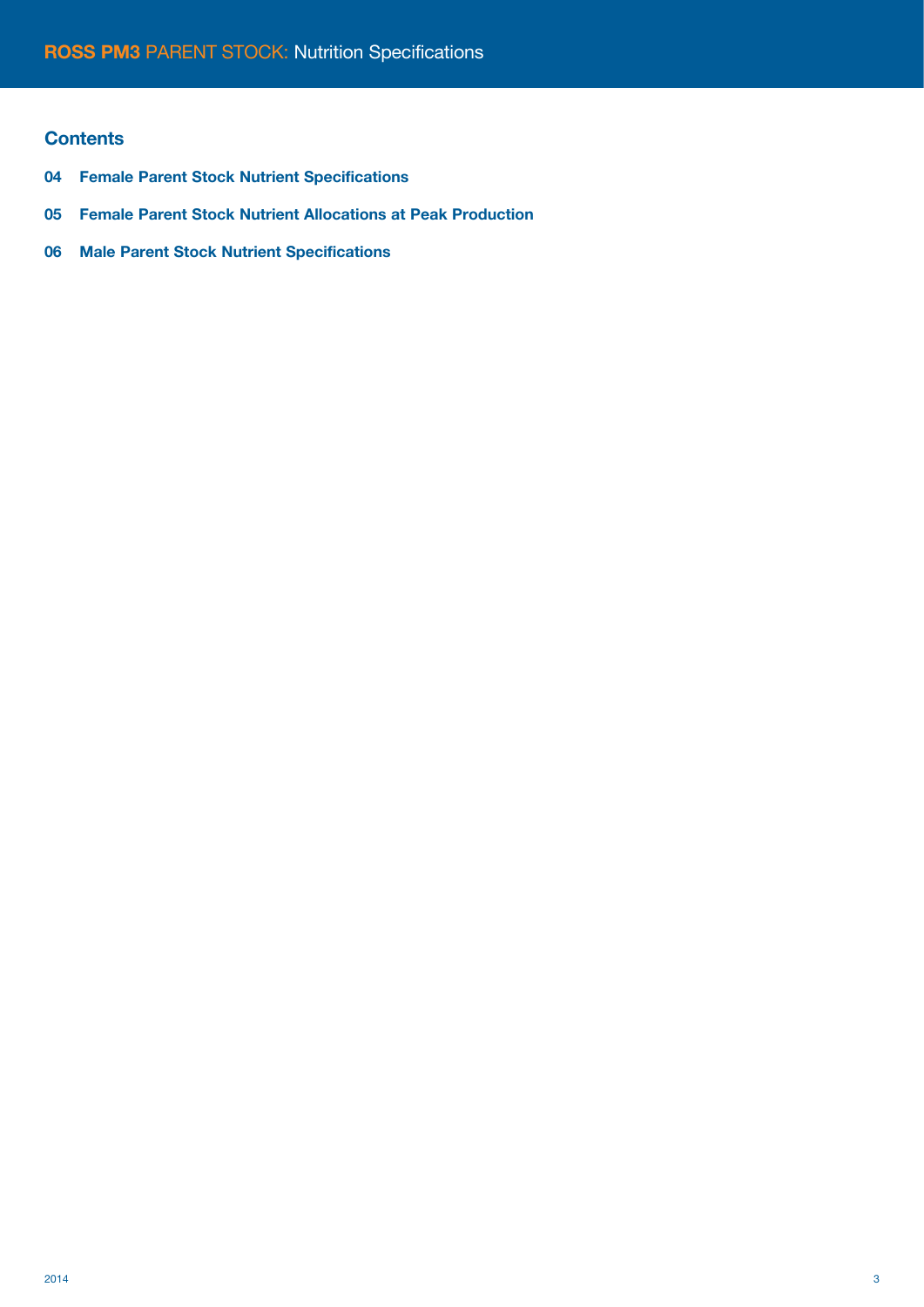## Female Parent Stock Nutrient Specifications

## Four Stage Rearing Program

|                                        |            | <b>Starter 1</b> |                           | <b>Starter 2</b> |                     | Grower         |                     | Pre-breeder               |                     | <b>Breeder 1</b>   |                     | Breeder 2**    |                     |
|----------------------------------------|------------|------------------|---------------------------|------------------|---------------------|----------------|---------------------|---------------------------|---------------------|--------------------|---------------------|----------------|---------------------|
| Age Fed                                | days       | $0 - 21$         |                           | $22 - 42$        |                     | 43-105         |                     | 106 days to 5% production |                     | From 5% production |                     | After 315 days |                     |
| Energy per kg                          | kcal       | 2800             |                           | 2800             |                     | 2600           |                     | 2800                      |                     | 2800               |                     | 2800           |                     |
|                                        | <b>MJ</b>  | 11.7             |                           | 11.7             |                     | 10.9           |                     | 11.7                      |                     | 11.7               |                     | 11.7           |                     |
| Energy per Ib                          | kcal       | 1270             |                           | 1270             |                     | 1180           |                     | 1270                      |                     | 1270               |                     | 1270           |                     |
|                                        |            |                  |                           |                  |                     |                |                     |                           |                     |                    |                     |                |                     |
| AMINO ACIDS*                           |            | <b>Total</b>     | Digest <sup>1</sup>       | <b>Total</b>     | Digest <sup>1</sup> | <b>Total</b>   | Digest <sup>1</sup> | <b>Total</b>              | Digest <sup>1</sup> | <b>Total</b>       | Digest <sup>1</sup> | <b>Total</b>   | Digest <sup>1</sup> |
| Lysine                                 | %          | 1.06             | 0.95                      | 0.74             | 0.67                | 0.58           | 0.52                | 0.62                      | 0.56                | 0.68               | 0.61                | 0.63           | 0.57                |
| Methionine + Cystine                   | %          | 0.84             | 0.74                      | 0.66             | 0.58                | 0.53           | 0.47                | 0.57                      | 0.50                | 0.61               | 0.53                | 0.59           | 0.52                |
| Methionine                             | %          | 0.46             | 0.40                      | 0.32             | 0.28                | 0.34           | 0.31                | 0.37                      | 0.33                | 0.39               | 0.35                | 0.38           | 0.34                |
| Threonine                              | %          | 0.72             | 0.64                      | 0.57             | 0.51                | 0.45           | 0.40                | 0.49                      | 0.43                | 0.54               | 0.48                | 0.52           | 0.47                |
| Valine                                 | %          | 0.80             | 0.71                      | 0.60             | 0.53                | 0.49           | 0.44                | 0.53                      | 0.47                | 0.60               | 0.53                | 0.57           | 0.51                |
| <b>IsoLeucine</b>                      | %          | 0.70             | 0.62                      | 0.54             | 0.48                | 0.45           | 0.40                | 0.49                      | 0.43                | 0.56               | 0.50                | 0.54           | 0.48                |
| Arginine                               | %          | 1.17             | 1.05                      | 0.87             | 0.78                | 0.72           | 0.64                | 0.77                      | 0.70                | 0.87               | 0.78                | 0.85           | 0.77                |
| Tryptophan                             | %          | 0.19             | 0.16                      | 0.15             | 0.13                | 0.14           | 0.12                | 0.15                      | 0.13                | 0.16               | 0.14                | 0.15           | 0.13                |
| Leucine                                | %          | 1.23             | 1.11                      | 0.84             | 0.76                | 0.77           | 0.69                | 0.83                      | 0.75                | 0.98               | 0.89                | 0.94           | 0.85                |
| <b>Crude Protein</b>                   | %          |                  | 19.00                     |                  | 17.00               |                | 14.00               | 15.10                     |                     | 16.30              |                     | 15.50          |                     |
|                                        |            |                  |                           |                  |                     |                |                     |                           |                     |                    |                     |                |                     |
| Minerals*                              | %          |                  |                           |                  |                     |                |                     |                           |                     |                    |                     |                |                     |
| Calcium                                | %          | 1.00<br>0.45     |                           | 1.00<br>0.45     |                     | 0.90<br>0.42   |                     | 1.20<br>0.36              |                     | 3.35<br>0.39       |                     | 3.55<br>0.36   |                     |
| Avail. Phosphorus<br>Sodium            | %<br>%     | 0.16             | 0.23                      | 0.16             | 0.23                | 0.16           | 0.23                | 0.16                      | 0.23                | 0.15               | 0.20                | 0.15           | 0.20                |
| Chloride                               | %          | 0.16             | 0.23                      | 0.16             | 0.23                | 0.16           | 0.23                | 0.16                      | 0.23                | 0.16               | 0.23                | 0.16           | 0.23                |
| Potassium                              | %          | 0.40             | 0.90                      | 0.40             | 0.90                | 0.40           | 0.90                | 0.40                      | 0.90                | 0.60               | 0.90                | 0.60           | 0.90                |
|                                        |            |                  |                           |                  |                     |                |                     |                           |                     |                    |                     |                |                     |
| <b>Added trace</b>                     |            |                  |                           |                  |                     |                |                     |                           |                     |                    |                     |                |                     |
| minerals per kg                        |            |                  |                           |                  |                     |                |                     |                           |                     |                    |                     |                |                     |
| Copper                                 | mg         |                  | 16                        |                  | 16                  |                | 16                  |                           | 16                  |                    | 12                  |                | 12                  |
| lodine                                 | mg         | 1.25             |                           | 1.25             |                     | 1.25           |                     | 1.25                      |                     | 2.2                |                     | 2.2            |                     |
| Iron                                   | mg         | 40               |                           | 40               |                     | 40             |                     | 40                        |                     | 55                 |                     | 55             |                     |
| Manganese                              | mg         | 120              |                           | 120              |                     | 120            |                     | 120                       |                     | 130                |                     | 130            |                     |
| Selenium                               | mg         | 0.3              |                           | 0.3              |                     | 0.3            |                     | 0.3                       |                     | 0.35               |                     | 0.35           |                     |
| Zinc                                   | mg         | 110              |                           | 110              |                     | 110            |                     | 110                       |                     | 120                |                     | 120            |                     |
|                                        |            |                  |                           |                  |                     |                |                     |                           |                     |                    |                     |                |                     |
| <b>Added vitamins</b>                  |            | Wheat            | <b>Maize</b>              | Wheat            | <b>Maize</b>        | Wheat          | <b>Maize</b>        | Wheat                     | <b>Maize</b>        | Wheat              | Maize               | Wheat          | <b>Maize</b>        |
| per kg                                 |            | based            | based                     | based            | based               | based          | based               | based                     | based               | based              | based               | based          | based               |
|                                        |            | feed             | feed                      | feed             | feed                | feed           | feed                | feed                      | feed                | feed               | feed                | feed           | feed                |
| Vitamin A                              | IU         | 11000            | 10000                     | 11000            | 10000               | 11000          | 10000               | 11000                     | 10000               | 13250              | 12200               | 13250          | 12200               |
| Vitamin D3                             | IU         | 3500             | 3500                      | 3500             | 3500                | 3500           | 3500                | 3500                      | 3500                | 3850               | 3850                | 3850           | 3850                |
| Vitamin E                              | IU         | 100              | 100                       | 100              | 100                 | 100            | 100                 | 100                       | 100                 | 110                | 110                 | 110            | 110                 |
| Vitamin K (Menadione)                  | mg         | 3                | $\ensuremath{\mathsf{3}}$ | 3                | 3                   | 3              | 3                   | 3                         | 3                   | 5.6                | 5.6                 | 5.6            | 5.6                 |
| Thiamine (B1)                          | mg         | 3                | 3                         | 3                | $\sqrt{3}$          | 3              | 3                   | 3                         | $\sqrt{3}$          | 3.6                | 3.6                 | 3.6            | 3.6                 |
| Riboflavin (B2)                        | mg         | 6                | 6                         | 6                | 6                   | 6              | 6                   | 6                         | 6                   | 13.2               | 13.2                | 13.2           | 13.2                |
| <b>Nicotinic Acid</b>                  | mg         | 30               | 35                        | 30               | 35                  | 30             | 35                  | 30                        | 35                  | 55.0               | 60.0                | 55.0           | 60.0                |
| Pantothenic acid                       | mg         | 13               | 15                        | 13               | 15                  | 13             | 15                  | 13                        | 15                  | 15.3               | 17.3                | 15.3           | 17.3                |
| Pyridoxine (B6)                        | mg         | $\overline{4}$   | 3                         | $\overline{4}$   | 3                   | $\overline{4}$ | 3                   | 4                         | 3                   | 5.6                | 4.6                 | 5.6            | 4.6                 |
| Biotin                                 | mg         | 0.2              | 0.15                      | 0.2              | 0.15                | 0.2            | 0.15                | 0.2                       | 0.15                | 0.35               | 0.30                | 0.35           | 0.30                |
| <b>Folic Acid</b>                      | mg         | 1.5              | 1.5                       | 1.5              | 1.5                 | 1.5            | 1.5                 | $1.5$                     | 1.5                 | 2.2                | 2.2                 | 2.2            | 2.2                 |
| Vitamin B12                            | mg         | 0.02             | 0.02                      | 0.02             | 0.02                | 0.02           | 0.02                | 0.02                      | 0.02                | 0.04               | 0.04                | 0.04           | 0.04                |
|                                        |            |                  |                           |                  |                     |                |                     |                           |                     |                    |                     |                |                     |
| <b>Minimum</b>                         |            |                  |                           |                  |                     |                |                     |                           |                     |                    |                     |                |                     |
| specification                          |            | 1400             |                           | 1400             |                     | 1300           |                     | 1220                      |                     | 1325               |                     | 1170           |                     |
| Choline per kg<br><b>Linoleic Acid</b> | mg<br>$\%$ |                  |                           |                  |                     |                | $\mathbf{1}$        | $\mathbf{1}$              |                     |                    | 1.35                |                |                     |
|                                        |            | $\mathbf{1}$     |                           | $\mathbf{1}$     |                     |                |                     |                           |                     |                    |                     | 1.35           |                     |

 $Digest<sup>1</sup> = Digestible$ 

\* Energy base value. Nutrients should be factored accordingly when feeding differing energy values.

\*\* A breeder 2 can be useful to help control egg size and improve shell quality.

NOTES

These feed specifications should be used as a guide. They may require adjustment for local conditions, legislation and markets.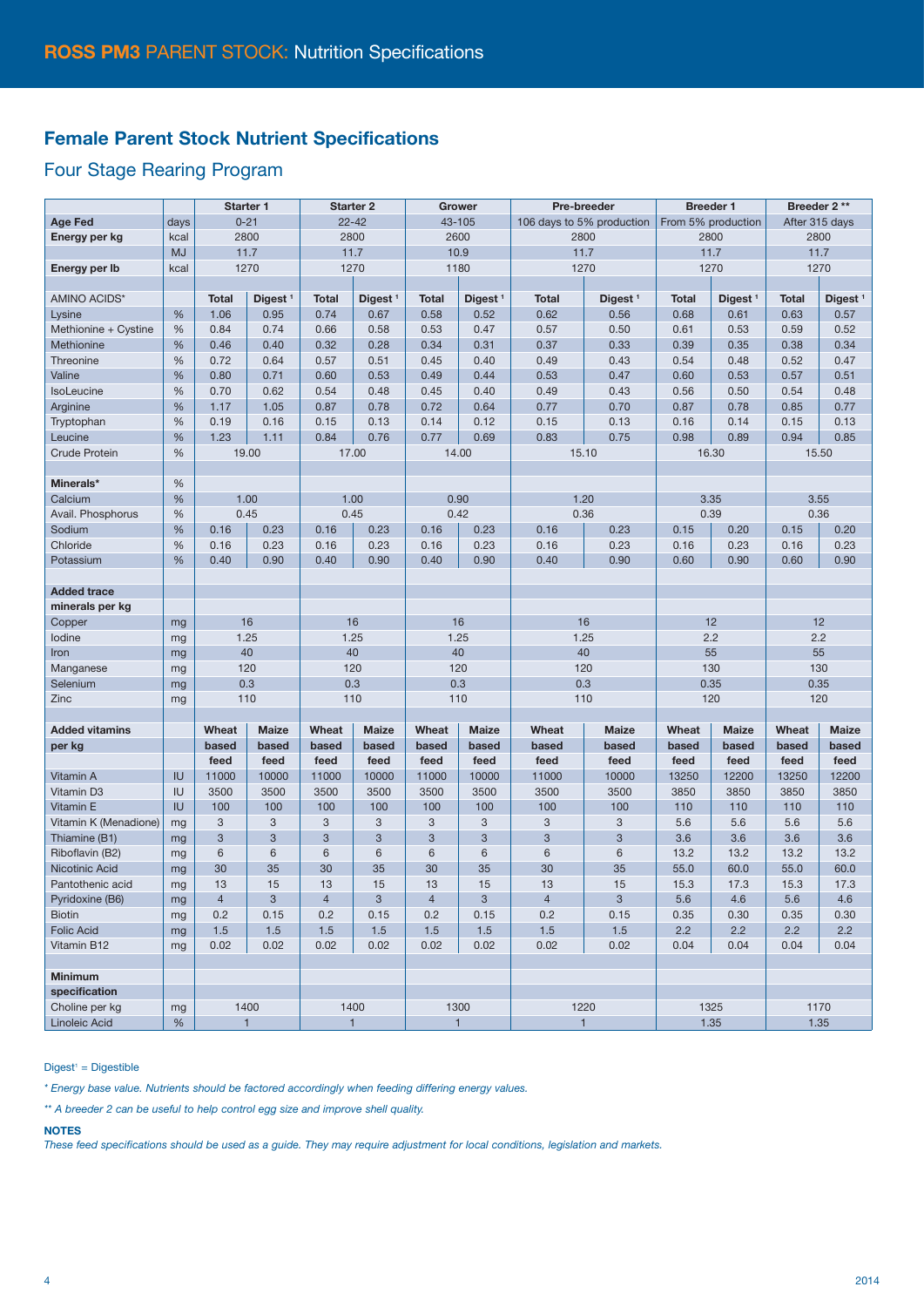## Female Parent Stock Nutrient Allocations at Peak Production

| <b>Nutrient</b>             | <b>Nutrient Allocation</b> |
|-----------------------------|----------------------------|
|                             | at Peak                    |
|                             |                            |
| Energy (kcal/bird/day)      | 415                        |
|                             |                            |
| <b>DIGESTIBLE</b>           |                            |
| <b>AMINO ACIDS</b>          |                            |
| mg/bird/day                 |                            |
|                             |                            |
| Lysine                      | 904                        |
| Methionine + Cystine        | 784                        |
| Methionine                  | 512                        |
| Threonine                   | 708                        |
| Valine                      | 784                        |
| Isoleucine                  | 738                        |
| Arginine                    | 1160                       |
| Tryptophan                  | 211                        |
| Leucine                     | 1311                       |
|                             |                            |
| <b>MINERALS</b>             |                            |
| mg/bird/day                 |                            |
|                             |                            |
| Calcium                     | 4958                       |
| <b>Available Phosphorus</b> | 573                        |

#### NOTES

These feed specifications should be used as a guide. They may require adjustment for local conditions, legislation and markets.

These nutrient allocations at peak are based on feeding 148g (32.6 lb/100 birds/day) of a 2800 kcal ME/kg (1270 kcal ME/lb) diet.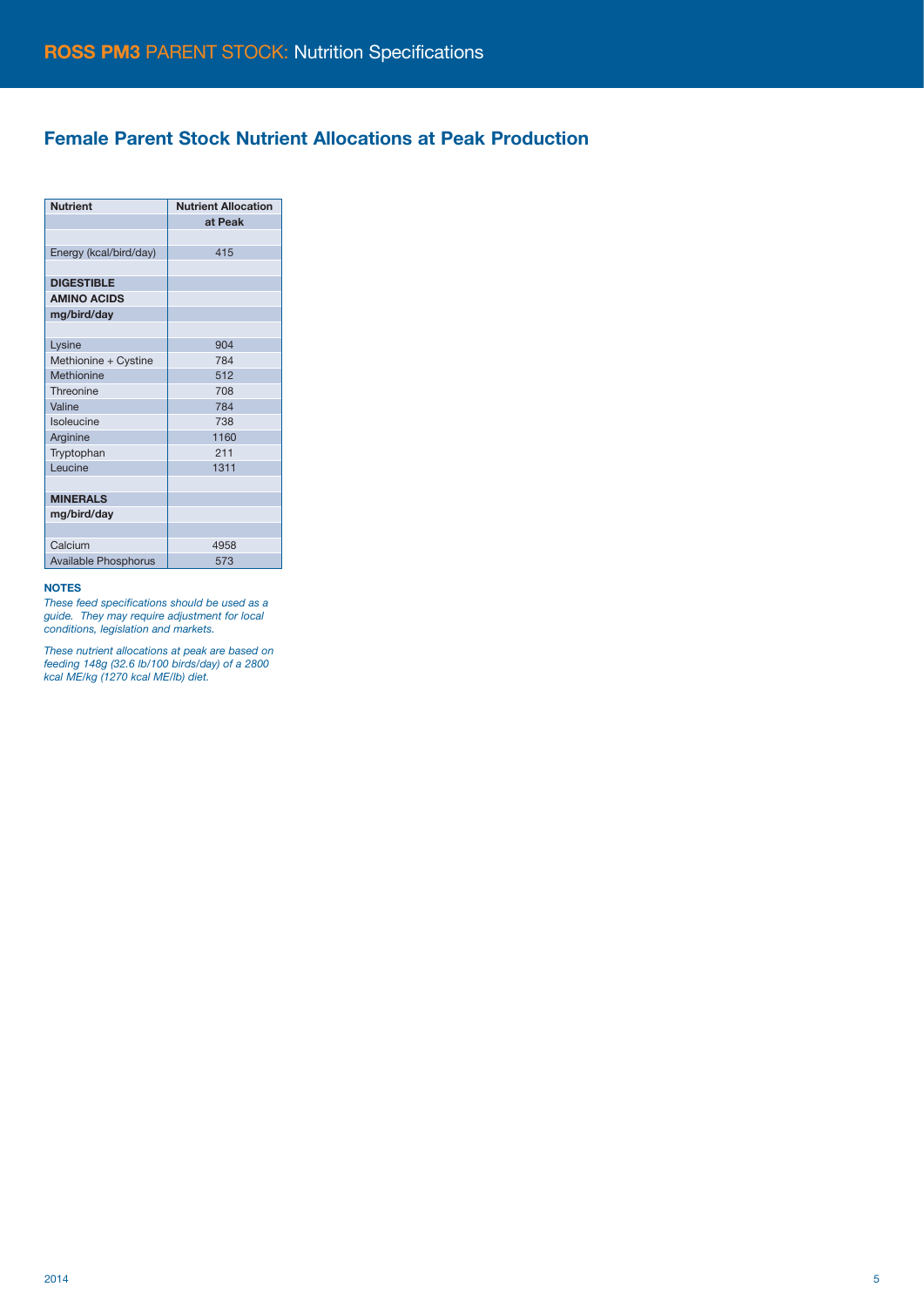## Male Parent Stock Nutrient Specifications

Feed allocation will be determined by male body weight and condition.

The male diet should be introduced when birds are moved to the laying house or at light stimulation.

|                       |               | <b>Male Feed</b> |                     |  |
|-----------------------|---------------|------------------|---------------------|--|
| Energy per kg         | kcal          | 2750             |                     |  |
|                       | <b>MJ</b>     | 11.5             |                     |  |
| Energy per Ib         | kcal          | 1248             |                     |  |
|                       |               |                  |                     |  |
| <b>AMINO ACIDS*</b>   |               | <b>Total</b>     | Digest <sup>1</sup> |  |
| Lysine                | %             | 0.50             | 0.45                |  |
| Methionine + Cystine  | %             | 0.49             | 0.43                |  |
| Methionine            | %             | 0.32             | 0.29                |  |
| Threonine             | %             | 0.38             | 0.34                |  |
| Valine                | %             | 0.43             | 0.38                |  |
| <b>IsoLeucine</b>     | %             | 0.39             | 0.35                |  |
| Arginine              | %             | 0.59             | 0.53                |  |
| Tryptophan            | %             | 0.10             | 0.08                |  |
| Leucine               | %             | 0.59             | 0.53                |  |
| <b>Crude Protein</b>  | %             | 12.00            |                     |  |
|                       |               |                  |                     |  |
| <b>MINERALS*</b>      |               |                  |                     |  |
| Calcium               | %             | 0.70             |                     |  |
| Avail. Phosphorus     | %             | 0.35             |                     |  |
| Sodium                | %             | $0.15 - 0.20$    |                     |  |
| Chloride              | $\frac{9}{6}$ | $0.16 - 0.23$    |                     |  |
| Potassium             | %             | $0.60 - 0.90$    |                     |  |
|                       |               |                  |                     |  |
| <b>Added trace</b>    |               |                  |                     |  |
| minerals per kg       |               |                  |                     |  |
| Copper                | mg            |                  | 10                  |  |
| lodine                | mg            | $\overline{2}$   |                     |  |
| Iron                  | mg            | 50               |                     |  |
| Manganese             | mg            | 120              |                     |  |
| Zinc                  | mg            | 110              |                     |  |
| Selenium              | mg            | 0.3              |                     |  |
|                       |               |                  |                     |  |
| <b>Added vitamins</b> |               | Wheat            | <b>Maize</b>        |  |
| per kg                |               | based            | based               |  |
|                       |               | feed             | feed                |  |
| Vitamin A             | IU            | 12000            | 11000               |  |
| <b>Vitamin D3</b>     | IU            | 3500             | 3500                |  |
| Vitamin E             | IU            | 100              | 100                 |  |
| Vitamin K (Menadione) | mg            | 5                | 5                   |  |
| Thiamine (B1)         | mg            | 3                | 3                   |  |
| Riboflavin (B2)       | mg            | 12               | 12                  |  |
| Nicotinic Acid        | mg            | 50               | 55                  |  |
| Pantothenic acid      | mg            | 13               | 15                  |  |
| Pyridoxine (B6)       | mg            | 5                | $\overline{4}$      |  |
| <b>Biotin</b>         | mg            | 0.30             | 0.25                |  |
| <b>Folic Acid</b>     | mg            | 2.00             | 2.00                |  |
| Vitamin B12           | mg            | 0.03             | 0.03                |  |
|                       |               |                  |                     |  |
| <b>Minimum</b>        |               |                  |                     |  |
| specification         |               |                  |                     |  |
| Choline per kg        |               |                  | 1000                |  |
| Linoleic Acid         | mg<br>%       | 1.00             |                     |  |
|                       |               |                  |                     |  |

#### Digest<sup>1</sup> = Digestible

\* Energy base value. Nutrients should be factored accordingly when feeding differing energy values.

#### NOTES

These feed specifications should be used as a guide. They may require adjustment for local conditions, legislation and markets.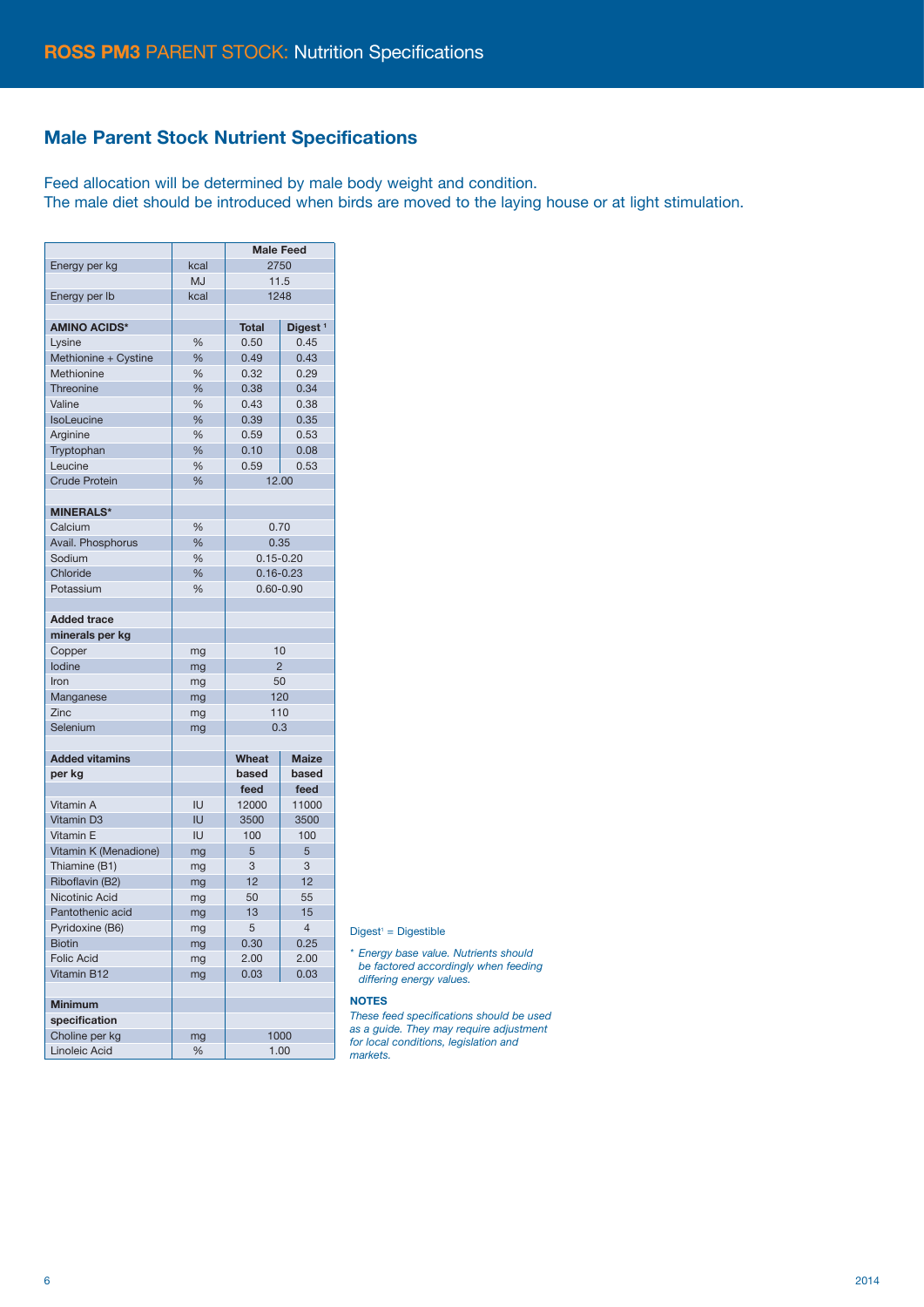## **Notes**